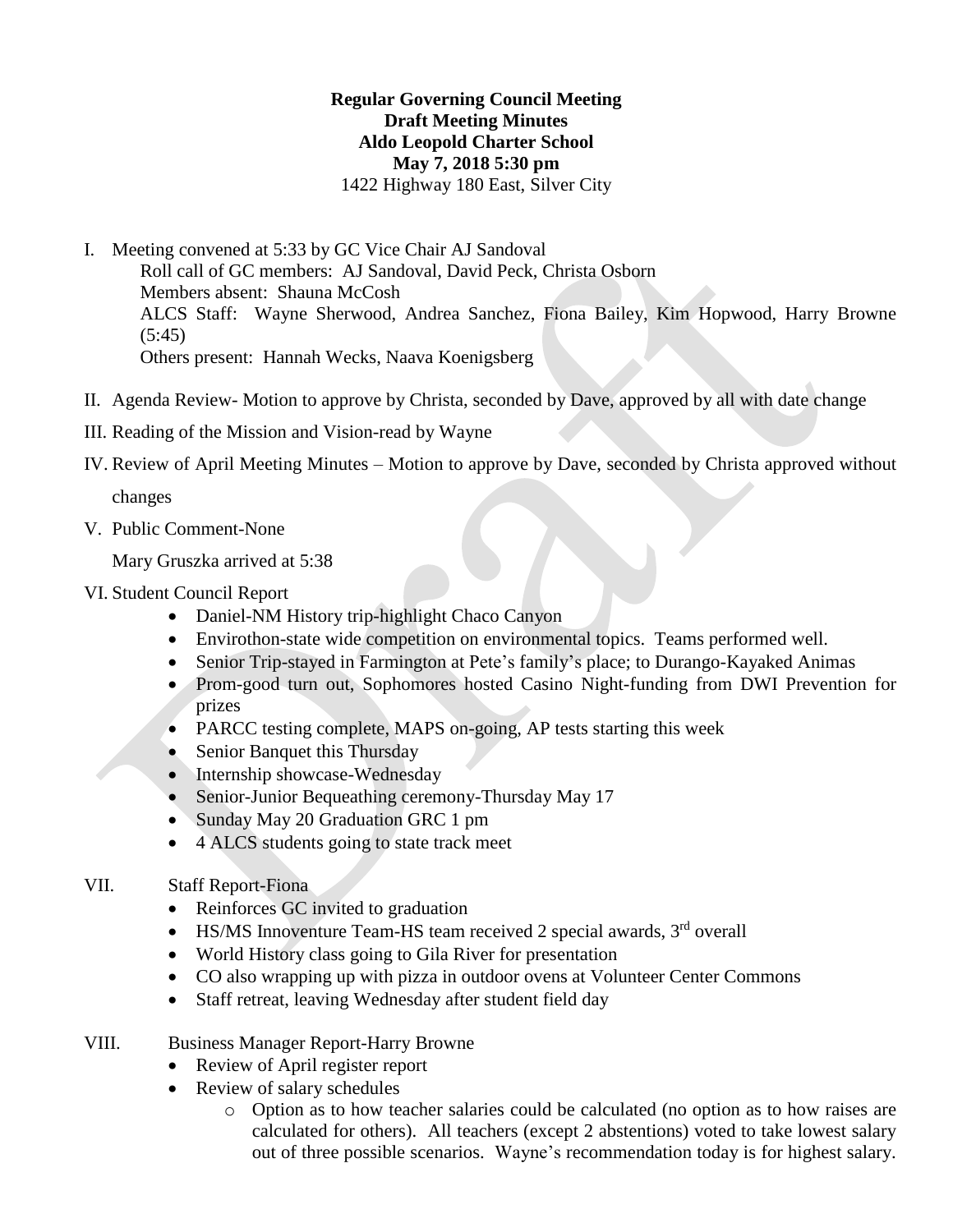Wayne describes enrollment projections for next year; confident regarding enrollment for next year-making salaries possible

- Review of budget-based on projection of 172 students.
- Review funding by source (Budget Chart 1)
	- o Will transition from current training and experience index to new index (Teacher Cost Index-July 2019)
	- o Current system creates multiplier that creates our funding
	- o Local Property Taxes (HB 33 and SB 9-more restrictive funding). Once we have a building money can be used for improvements, lease. Approx \$40,000/year.

#### IX. Committee Reports

- a. GC Committees
	- SAC-Report by Naava K.
		- Continued work on strategic plan
		- SAC and parents-Bridget Johns and Naava spent many hours developing new website
		- Active transparency initiative-articles in newspaper
		- Parent/student satisfaction survey
		- Staff appreciation week
		- Restructuring of committee-Naava stepping down. Will create a parent committee. SAC will continue to meet 4 times/year. Purpose of parent group will be 1) to support school, 2) support for student initiatives and 3) create parent community.

## SHAC

- Support for student athletes
	- o Transportation
	- o Wayne to investigate and find out information to help families connect
	- o Parent reps
- Youth suicide prevention-resiliency factors
- Casino Night-should it continue? Perhaps w/some changes.
- How to involve more parents?
- Wellness Policy review

#### Audit

• Has not met

#### Finance

• Met-review of budget reports

Curriculum

- Next Step plans-some request to make more relevant, useful?
- Ecosystems of Education: deliver curriculum based on development; suggestion that Emily Aversa share some materials she is studying w/ staff and staff meet in curricular groups.
- $\bullet$  7<sup>th</sup> grade health-will be happening in fall
- Proposal from SHAC to Curriculum to spread out PE so that students take one semester either 9<sup>th</sup> or 10<sup>th</sup> grade and another semester  $11<sup>th</sup>$  or 12th; scheduling challenges may make this difficult
- Mary encourages on-going curriculum meetings in preparation for charter renewal

**Facilities** 

- Group hasn't met
- Wayne met w/ Dr. Shepard and Kelly Riddle-option to move into Ritch Hall in fall. Renovation already in progress. 7 classrooms with office space. Only space for HSwould be in East-West side of building. Would be in middle level-one of other levels would have to be renovated for MS.